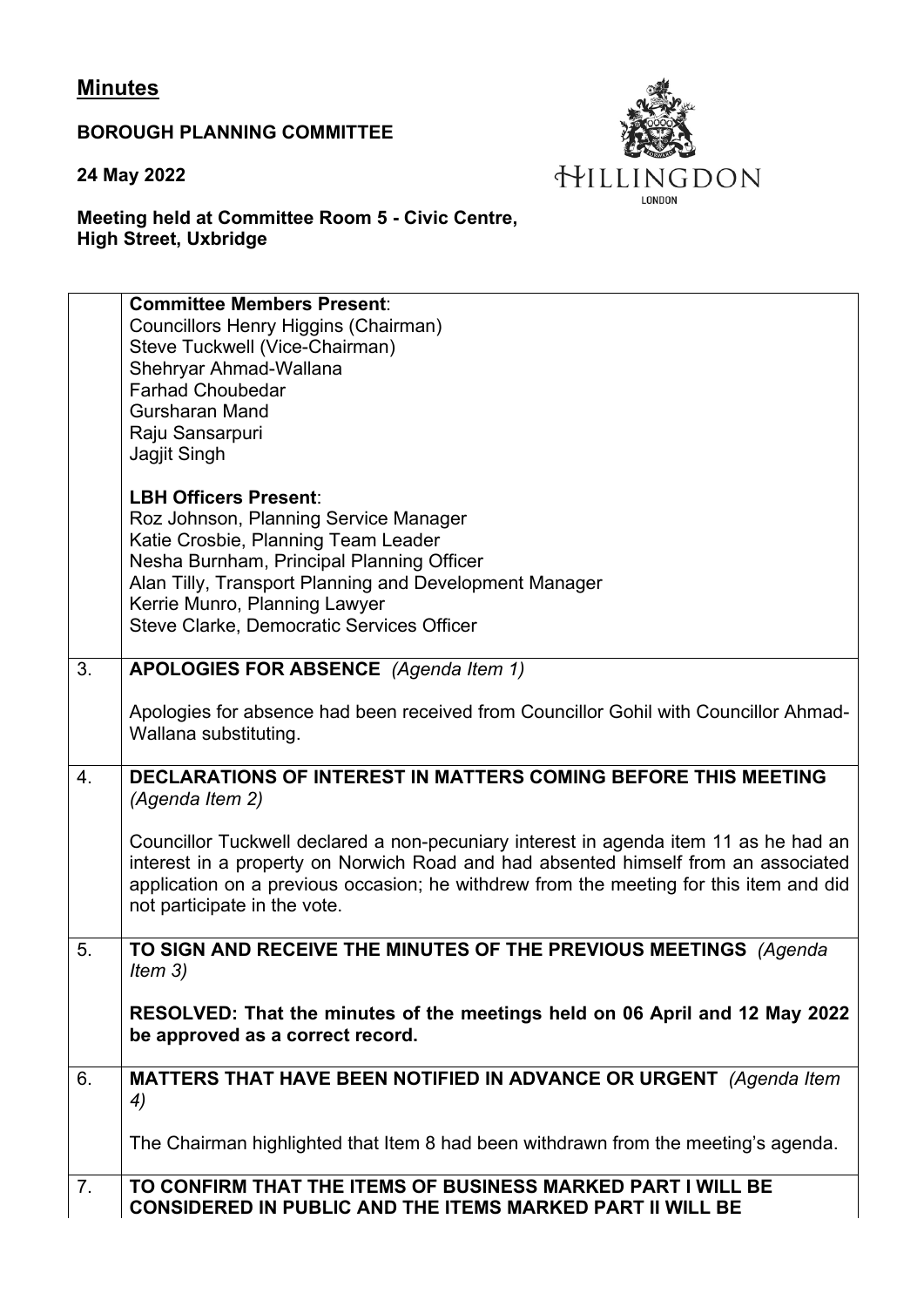|    | <b>CONSIDERED IN PRIVATE</b> (Agenda Item 5)                                                                                                                                                                                                                                                                                                                                                                                                                                                                                                                                                                                                                                                                                                                                                                                                                                                                                                                                                                                                                                                                                                                                                                                                                                                                                                                                |
|----|-----------------------------------------------------------------------------------------------------------------------------------------------------------------------------------------------------------------------------------------------------------------------------------------------------------------------------------------------------------------------------------------------------------------------------------------------------------------------------------------------------------------------------------------------------------------------------------------------------------------------------------------------------------------------------------------------------------------------------------------------------------------------------------------------------------------------------------------------------------------------------------------------------------------------------------------------------------------------------------------------------------------------------------------------------------------------------------------------------------------------------------------------------------------------------------------------------------------------------------------------------------------------------------------------------------------------------------------------------------------------------|
|    | It was confirmed that all items would be considered in public.                                                                                                                                                                                                                                                                                                                                                                                                                                                                                                                                                                                                                                                                                                                                                                                                                                                                                                                                                                                                                                                                                                                                                                                                                                                                                                              |
| 8. | 5-6 FIRS WALK - 30837/APP/2021/2577 (Agenda Item 6)                                                                                                                                                                                                                                                                                                                                                                                                                                                                                                                                                                                                                                                                                                                                                                                                                                                                                                                                                                                                                                                                                                                                                                                                                                                                                                                         |
|    | Reserved matters (landscaping, layout, scale and appearance) in compliance<br>with Condition 1 of Inspector's Decision Letter dated 01/02/2021, Appeal<br>Reference: APP/R5510/W/20/3253781 (LPA Ref: 30837/APP/2019/3096) (Erection<br>of 3 x 4-bed dwellings with associated parking and amenity space and<br>installation of vehicular crossover)                                                                                                                                                                                                                                                                                                                                                                                                                                                                                                                                                                                                                                                                                                                                                                                                                                                                                                                                                                                                                        |
|    | Officers introduced the application and delivered a presentation to the Committee. It<br>was highlighted that the principle of development had already been established at<br>appeal by the Secretary of State and therefore the matters in front of the Committee for<br>consideration were those of layout, scale, appearance and landscaping. Following<br>negotiations between the applicant and officers, revised drawings of the proposals had<br>been submitted to address concerns raised by the Council's Conservation Officer and<br>Landscape Officer associated with the front protrusion of the dwellings, the bulk of the<br>crown roof profiles on plots 2 and 3, alterations to the front elevations of plots 2 and 3,<br>a reduction to the front projection of plot 1, the removal of proposed Tuscan porches,<br>and changes to the external finishes on plots 1 and 3. Officers were satisfied that the<br>proposed amendments had satisfactorily addressed the points raised by the Inspector<br>in the appeal decision. Officers recommended that the application be approved subject<br>to the proposed conditions within the officer's report. Members' attention was also<br>drawn to the addendum which clarified that the planning obligations had been secured<br>as part of the Unilateral Undertaking secured as part of the outline consent. |
|    | It was noted that the dwelling on plot 1 would be accessed of Firs Walk and the<br>dwellings on plots 2 and 3 would be accessed from Foxdell. Officers highlighted that<br>the proposed access matters could not be reconsidered as part of this reserved<br>matters application due to these being improved and determined by the Inspector at<br>appeal.                                                                                                                                                                                                                                                                                                                                                                                                                                                                                                                                                                                                                                                                                                                                                                                                                                                                                                                                                                                                                  |
|    | It was also highlighted that the Dene Road Area of Special Local Character (ASLC)<br>was situated to the north of the site and the application site itself did not come under<br>the ASLC. The site was not covered by a Tree Protection Order although it was noted<br>that the rear boundaries of No.6 and No.5 adjoined TPO 260 and TPO 481<br>respectively. An arboricultural impact assessment, method statement, tree constraints<br>plan and tree plan had been submitted with the application with the Council's<br>Landscape Officer raising no objections. 15 new trees would be planted which would<br>help to soften and integrate the site into the surrounding context.                                                                                                                                                                                                                                                                                                                                                                                                                                                                                                                                                                                                                                                                                       |
|    | Officers noted that, in light of the amendments made to the scheme, the overall layout,<br>appearance and landscaping of the development would be of a high quality and would<br>not cause harm to the character and appearance of the local area. The proposals were<br>therefore deemed to be in accordance with policies DMHB1, DMHB 5, DMHB 11 and<br>DMHB 12 of the Local Plan, and policies D1, D3, D4 and HC1 of the London Plan.                                                                                                                                                                                                                                                                                                                                                                                                                                                                                                                                                                                                                                                                                                                                                                                                                                                                                                                                    |
|    | In terms of impact on neighbouring properties, it was noted that there would a<br>separation distance of approximately 7 metres between No. 4 Firs Walk and the<br>nearest proposed dwelling on plot 1. It was acknowledged that the rear building line on<br>the proposed plot 3, would project beyond it's nearest dwelling, No 13 Foxdell, by<br>approximately 1 metre; however, there would be a separation distance of                                                                                                                                                                                                                                                                                                                                                                                                                                                                                                                                                                                                                                                                                                                                                                                                                                                                                                                                                 |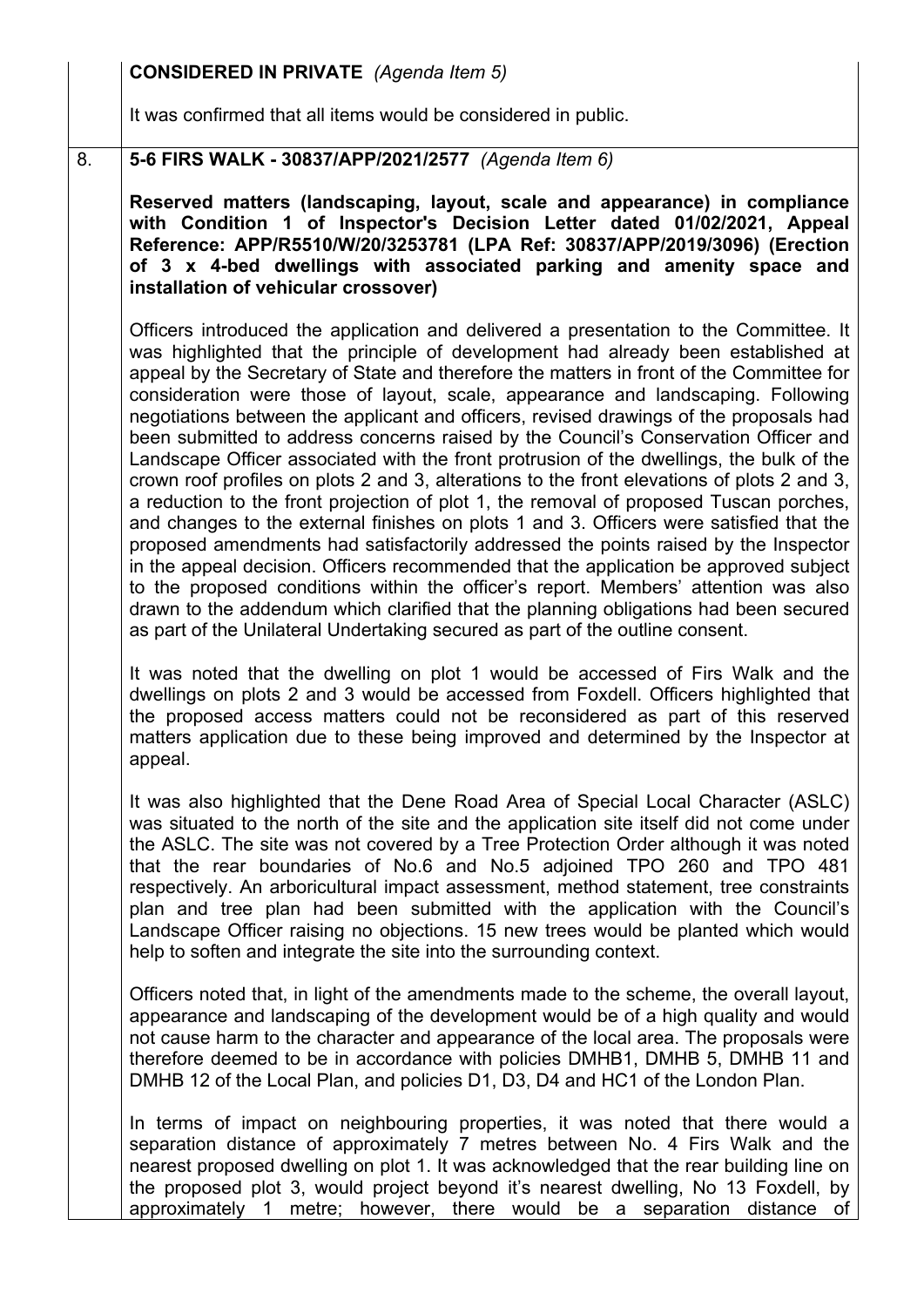approximately 4.7 metres and it was deemed that the 45 degree 'line of sight' rule would not be breached by this.

A petition had been received objecting to the application. By way of written submission, the petitioners highlighted a number of concerns, including:

- That their statement had the support of the Dene Road Residents Association and the Northwood Residents Association.
- The Dene Road area had been recognised as an Area of Outstanding Local Character and multiple applications in recent years had resulted in an overcrowded street scene on Foxdell.
- The proposals had significantly more bulk than existing buildings on the street due to the shape of the proposed roofs; this was a detriment to the visual amenity, character and appearance of the area.
- The rear elevations of plots 2 and 3 protruded beyond the established building line of the rear of the houses on the south side of Firs Walk and Foxdell causing light issues, particularly for No. 13 Foxdell.
- Concerns were raised as to the potential for environmental damage to trees following the felling of three trees shortly before an associated 2018 planning application was submitted.
- The application history for the development had previously seen the Council refuse similar iterations of the scheme and petitioners were shocked to see that this application had been recommended for approval.
- The highway status of Foxdell was raised as an issue associated with the proposed development in that, the public highway status of Foxdell was subject to a dispute. If the section of road was deemed not to be public highway, there would be no public right of way access to the proposed development.

The agent for the application was present at the meeting and addressed the Committee in response to the petitioners' remarks. Key points of their address included:

- The site benefited from already having obtained outline planning permission awarded by the Planning Inspectorate under appeal; this permission included details surrounding highways access.
- The scheme had been revised to account for officers, and the Inspector's, comments. The revisions included a flush front build line with neighbouring properties on Foxdell and Firs Walk, reduced bulk and scale of the dwellings, changed roof materials to keep in context with local character, and a greater amount of soft landscaping to the front.
- The provision of 3 family-sized houses would contribute to meeting an identified need for 3 or more-bedroom houses in the Borough.
- Amenity space would be well in excess of requirements.

Officers reiterated that the principle of the development, and the access arrangements, had been approved by the Planning Inspectorate and were not matters that the Committee could consider as part of this reserved matters application. By way of clarification, the Chairman highlighted that the Committee had previously refused an associated outline planning permission application for this development; that decision had subsequently been overturned by the Secretary of State effectively giving permission for the development to go ahead.

Members thanked officers for the report and presentation and were encouraged by the revisions made to the scheme in reducing its bulk and impact on the street scene.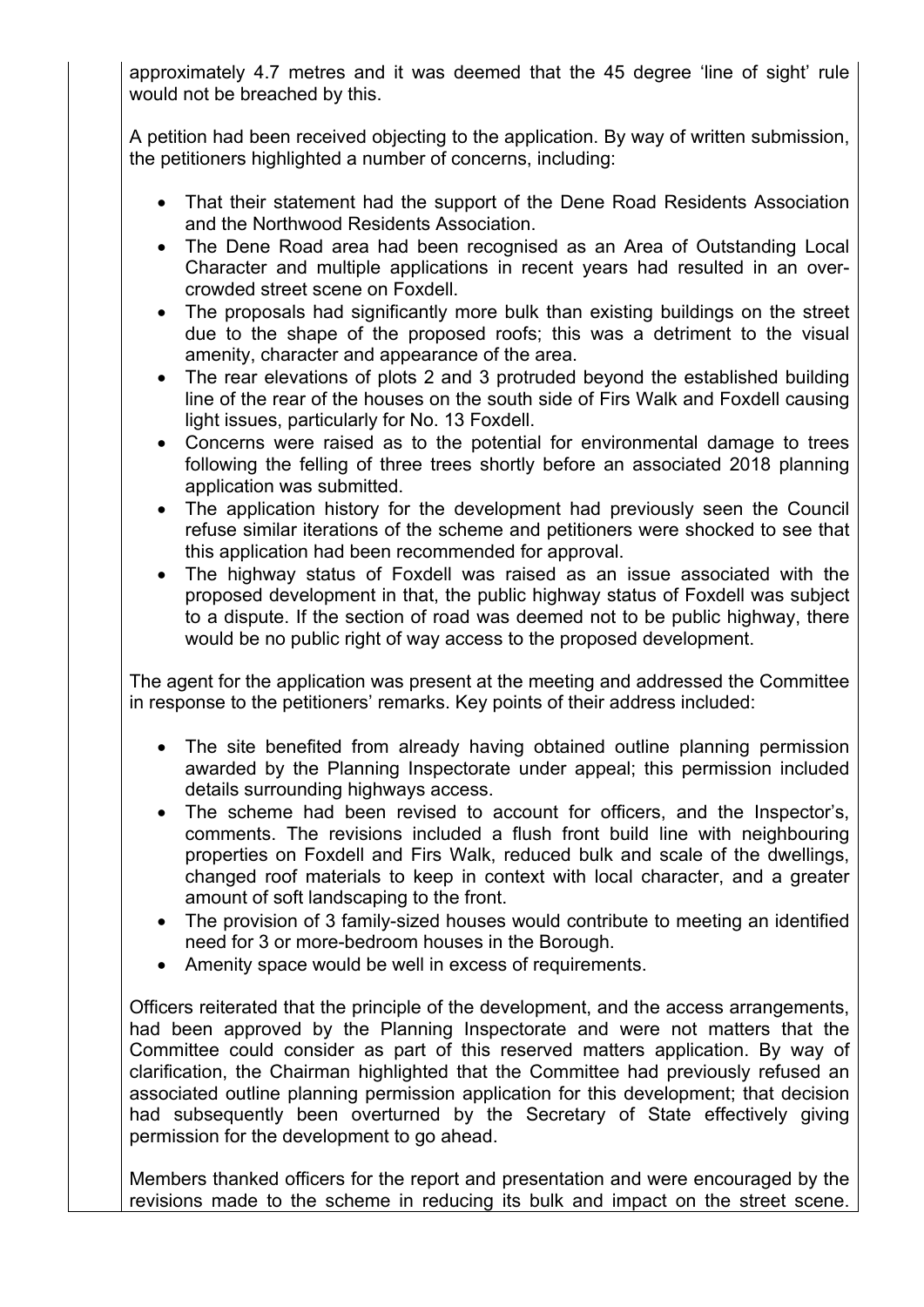|    | Concerns remained around the impact of sunlight issues on neighbouring properties;<br>officers noted that there would be an impact on the evening sunlight levels of<br>neighbouring occupiers but it was deemed to be a minor and acceptable impact by<br>both officers and the Inspector.                                                                                                                                                                                                                                                                                                                                                                                                           |
|----|-------------------------------------------------------------------------------------------------------------------------------------------------------------------------------------------------------------------------------------------------------------------------------------------------------------------------------------------------------------------------------------------------------------------------------------------------------------------------------------------------------------------------------------------------------------------------------------------------------------------------------------------------------------------------------------------------------|
|    | It was highlighted that a number of conditions had been proposed within the officer's<br>report including the submission of a construction management plan which would<br>include measures to be taken by the developer to minimise pollution and disturbance<br>during constriction. Regarding landscaping, officers also confirmed that a planting<br>schedule had been submitted and secured as part of the approved drawings. A further<br>condition proposed within the report was the removal of permitted development rights<br>ensuring any changes to the properties in future would require explicit planning<br>permission. The Committee agreed that the proposed conditions were robust. |
|    | The officer's recommendation was moved, seconded, and when put to a vote,<br>unanimously agreed.                                                                                                                                                                                                                                                                                                                                                                                                                                                                                                                                                                                                      |
|    | RESOLVED: That the application be approved, as<br>officer's<br>per the<br>recommendation.                                                                                                                                                                                                                                                                                                                                                                                                                                                                                                                                                                                                             |
| 9. | 78 HIGH STREET - 32265/APP/2022/579 (Agenda Item 7)                                                                                                                                                                                                                                                                                                                                                                                                                                                                                                                                                                                                                                                   |
|    | Demolition of existing buildings and erection of new 1.5 storey building<br>containing 2 dwellings, parking and associated facilities                                                                                                                                                                                                                                                                                                                                                                                                                                                                                                                                                                 |
|    |                                                                                                                                                                                                                                                                                                                                                                                                                                                                                                                                                                                                                                                                                                       |
|    | Officers introduced the item and highlighted that the application was a resubmission<br>following the refusal of a previous application at the Minor Applications Planning<br>Committee in September 2021. It was noted that the application form stated that<br>permission was being sought for 3 dwellings, however the submitted drawings showed<br>proposals for 2 semi-detached dwellings; it was confirmed that officers had assessed<br>the application based on the submitted drawings of 2 semi-detached dwellings.                                                                                                                                                                          |
|    | Officers recommended that the application be refused and had given 7 reasons for<br>refusal in their report. Members' attention was drawn to the addendum whereby the<br>second refusal reason had been amended to include reference to perceive "and actual"<br>loss of privacy for neighbouring residential occupiers. Officers deemed that the<br>attempted revisions made by the applicant since the previous application was refused<br>had not satisfactorily addressed their concerns.                                                                                                                                                                                                         |
|    | A petition had been received objecting to the application. By way of written submission,<br>the petitioners highlighted their reasons for submitting a petition in objection, including:                                                                                                                                                                                                                                                                                                                                                                                                                                                                                                              |
|    | That they were the tenant of the shop at 78 High Street, to the front of the site,<br>as well as the tenant of the flat above.<br>There would be an adverse impact on neighbouring residential occupiers as a<br>$\bullet$                                                                                                                                                                                                                                                                                                                                                                                                                                                                            |
|    | result of the proposals.<br>The development would offer sub-standard accommodation for future occupiers,<br>$\bullet$                                                                                                                                                                                                                                                                                                                                                                                                                                                                                                                                                                                 |
|    | and                                                                                                                                                                                                                                                                                                                                                                                                                                                                                                                                                                                                                                                                                                   |
|    | That there would be an adverse impact on the surrounding Area of Special Local<br>$\bullet$<br>Character.                                                                                                                                                                                                                                                                                                                                                                                                                                                                                                                                                                                             |
|    | They were in agreement with officer's reasons for recommending refusal of the<br>$\bullet$<br>application.                                                                                                                                                                                                                                                                                                                                                                                                                                                                                                                                                                                            |
|    | The Committee agreed that some development was required for the site, particularly                                                                                                                                                                                                                                                                                                                                                                                                                                                                                                                                                                                                                    |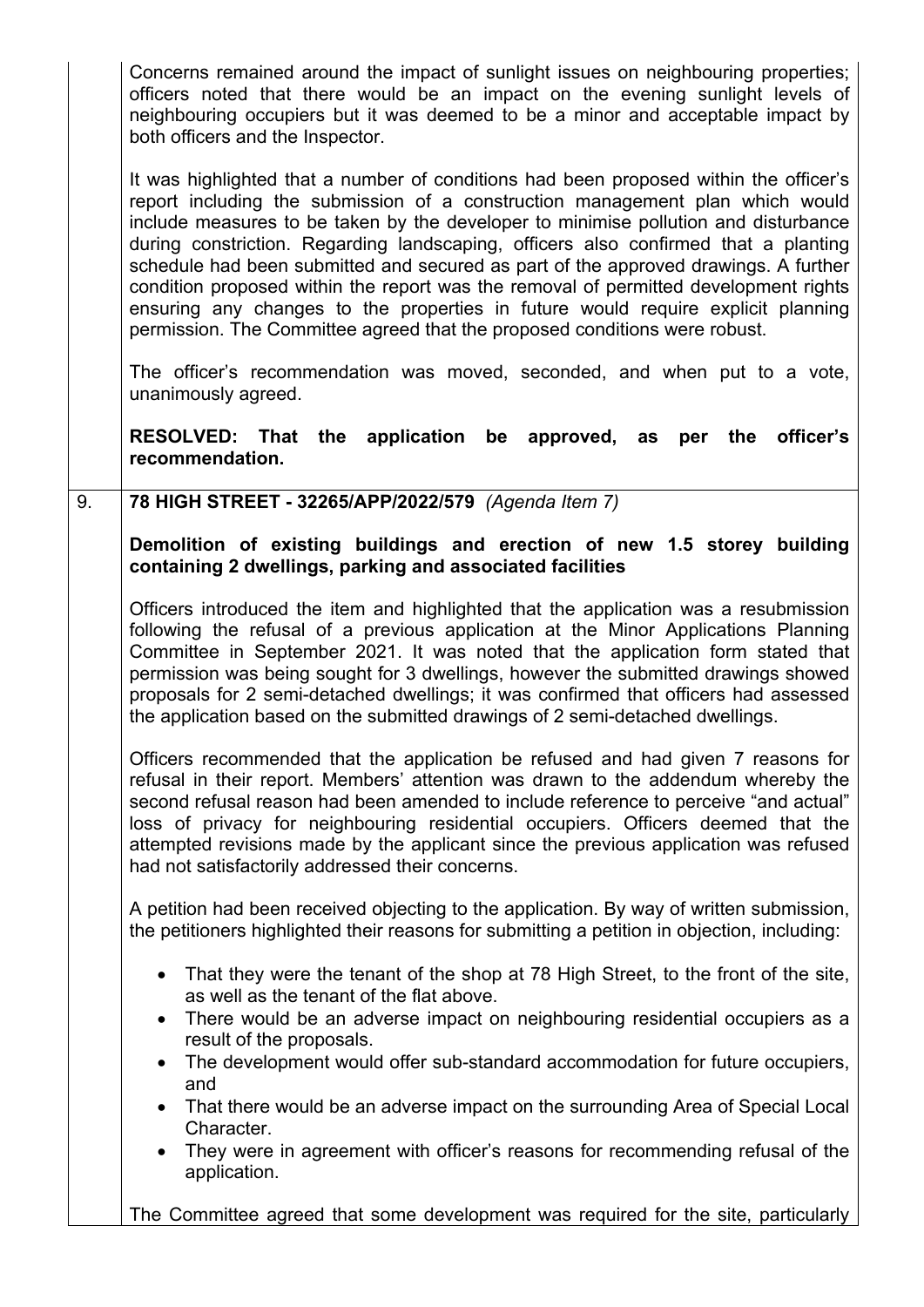the rear of the site which was in disrepair, but indicated that the proposals in front of them were not a suitable form of development.

Members highlighted the unacceptable layout with specific reference to the refuse store arrangements whereby the adjacent occupier would need to walk past their neighbour's ground floor window to access the refuse store. Officers noted that refusal reason 3, by way of it mentioning a contrived layout, went some way in addressing the concerns around refuse storage arrangements, however officers were happy to amend the reason to include specific reference to refuse arrangements.

The officer's recommendation, including the discussed amendment, was moved, seconded, and when put to a vote, unanimously agreed.

## **RESOLVED:**

- **1) That the application be refused;**
- **2) That refusal reason 2 be amended as per the addendum; and**
- **3) That refusal reason 3 be amended to include specific reference to the unacceptable refuse storage arrangements.**

## 10. **2 GATEHILL ROAD - 10808/APP/2022/630** *(Agenda Item 8)*

This item had been withdrawn prior to the meeting.

## 11. **143 HIGH STREET - 24082/APP/2021/4438** *(Agenda Item 9)*

**Change of use from Use Class E (Commercial, Business and Service) to a Nail Parlour (Sui Generis)**

Officers introduced the application highlighting that the site was situated within the Ruislip Village Conservation Area. The proposed change of use to a nail parlour was considered to be complimentary to the variety of shops and services in the parade and was deemed to not result in an excessive cluster or overconcentration of nail parlours in the town centre. Officer's recommended that the application be approved subject to the conditions detailed within the officer's report.

A petition had been submitted objecting to the application; the lead petitioner was present and addressed the Committee. Key points included:

- The proposed change of use would lead to an overconcentration of nail salons on Ruislip High Street.
- The application was sited directly across the street from the petitioner's own nail salon which had been in business since 2003; the addition of a new nail salon, when there were already a number of similar establishments within the vicinity, would have a detrimental effect on business.
- There was insufficient footfall along Ruislip High Street to accommodate for a further nail salon, especially in the wake of the Covid-19 pandemic which had dramatically impacted business.

The agent for the application had submitted a written statement which was read out for the Committee. Key points raised included: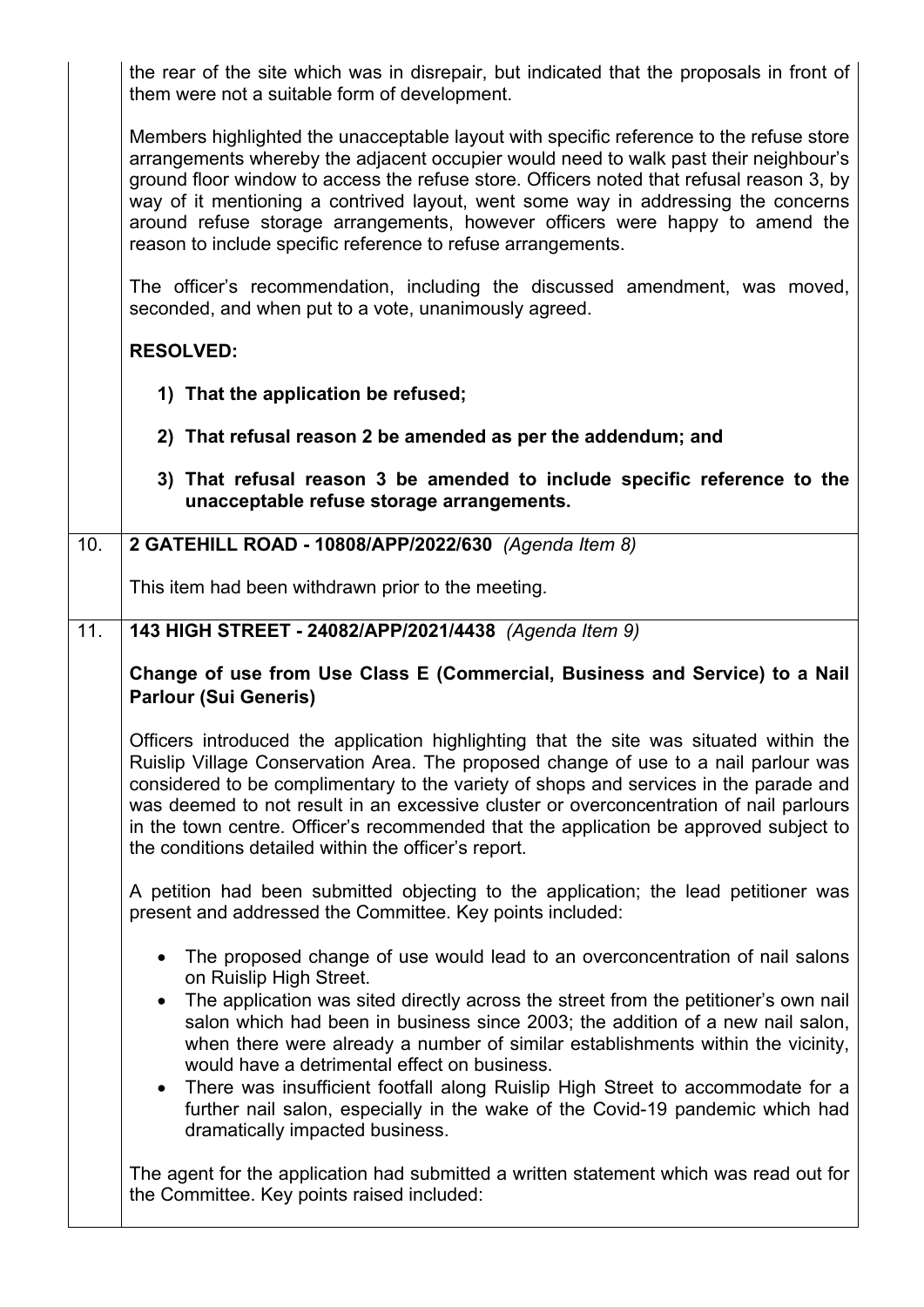|     | • Ruislip High Street was a versatile and vibrant retail location with an array of<br>business and often multiple establishments operating similar completing<br>businesses successfully.<br>• The primary concerns raised by the petitioners pertained to the opening of a<br>competing business within the same vicinity which was not deemed a material<br>planning matter.<br>• It was the applicants right to choose a suitable location to start their new<br>business.                                                                |
|-----|----------------------------------------------------------------------------------------------------------------------------------------------------------------------------------------------------------------------------------------------------------------------------------------------------------------------------------------------------------------------------------------------------------------------------------------------------------------------------------------------------------------------------------------------|
|     | The Committee sympathised with the petitioner and their situation however it was<br>understood that the primary concerns raised in their petition were not material planning<br>matters and therefore could not be considered when determining the application before<br>them. Members noted that there were 7 vacant units along Ruislip High Street and the<br>Committee were in a position to improve the vibrancy of the shopping parade.                                                                                                |
|     | The officer's recommendation was moved, seconded, and when put to a vote,<br>unanimously agreed.                                                                                                                                                                                                                                                                                                                                                                                                                                             |
|     | RESOLVED: That the application<br>be approved, as per the<br>officer's<br>recommendation.                                                                                                                                                                                                                                                                                                                                                                                                                                                    |
| 12. | WYNNSTAY HIGH ROAD - 9292/APP/2021/4393 (Agenda Item 10)                                                                                                                                                                                                                                                                                                                                                                                                                                                                                     |
|     | Part single, part two-storey rear extension (following demolition of rear<br>conservatory); replacement of front garage door with window; new first floor<br>windows on front and rear elevations; new ground and first floor side elevation<br>windows; and rear patio                                                                                                                                                                                                                                                                      |
|     | Officers introduced the application noting that an application for a rear extension had<br>previously been refused due to its scale and design; however, it was highlighted that<br>the previous design differed significantly from the application in front of Members for<br>determination. The revised proposals were deemed to mitigate any impact upon<br>neighbouring residents. It was highlighted that the site was close to but not within the<br>Eastcote Village Conservation Area. The application was recommended for approval. |
|     | The Chairman noted that the application had been called in by a local Ward Councillor<br>to be determined by the Committee. Members expressed their support for the<br>proposals in light of the changes made since the previously refused application and<br>saw no reason not to approve.                                                                                                                                                                                                                                                  |
|     | The officer's recommendation was moved, seconded, and when put to a vote,<br>unanimously agreed.                                                                                                                                                                                                                                                                                                                                                                                                                                             |
|     | <b>RESOLVED:</b><br>the application be approved, as per the<br>officer's<br><b>That</b><br>recommendation.                                                                                                                                                                                                                                                                                                                                                                                                                                   |
| 13. | 32 NORWICH ROAD - TPO 794 (Agenda Item 11)                                                                                                                                                                                                                                                                                                                                                                                                                                                                                                   |
|     | Before the commencement of this item, Councillor Tuckwell removed himself from the<br>room. Councillor Tuckwell did not take part in the vote on this item.                                                                                                                                                                                                                                                                                                                                                                                  |
|     | Officers introduced the item noting that the silver birch tree in question was highly<br>visible from Cranbourne Road and significantly contributed to the amenity and arboreal<br>character of the area. Officers recommended that the Tree Protection Order be                                                                                                                                                                                                                                                                             |